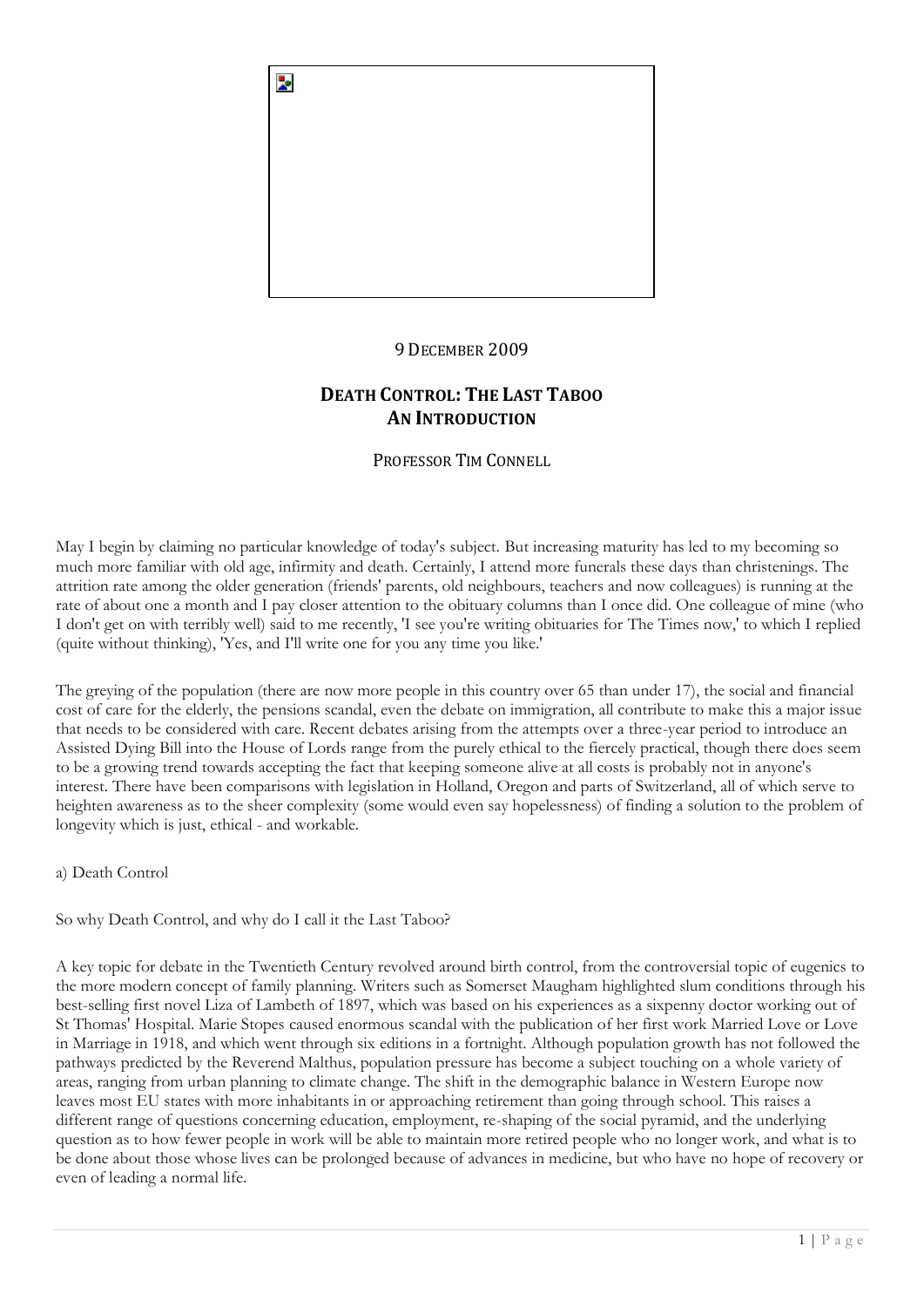Euthanasia, whilst becoming a more frequent topic for comment in the Press, is still viewed with as much suspicion as eugenics - and this was a concept which was given far more credence a hundred years ago than we would perhaps like to admit today. Ethical issues, such as the right to life versus the unnecessary prolonging of pain; legal questions such as assisted suicide; financial matters, such as the cost to both individuals and the State, are touched on but tend to provoke well-worn responses, which rarely lead to objective serious debate. Ironically, pre-natal testing, in vitro fertilisation, genetic counselling and genetic engineering can now be discussed in the way that compulsory sterilisation once could.

#### b) The Last Taboo

In many ways we have become hardened about death. Military losses in Afghanistan, the spate of fatal shootings and stabbings in London and elsewhere in the UK, the number of TV series that bring us full-frontal autopsies, all contrast strangely with the fact that death is no longer part of daily life as it was for the Victorians. The number of centenarians increases year by year as indeed does life expectancy (in the developed world at least) and as the baby boomers age, so will the number of dementia cases and patients requiring long-term hospital care with little chance of a proper recovery.

This in turn raises a number of ethical issues: will we have to ration medical services, or charge prices that will make them unobtainable to all but a fortunate and affluent few? Will national insurance contributions have to double if people are to be offered long-term care for possibly thirty years after they stopped full-time work? Will public attitudes and (in due course) the Law change so that living wills can have legal status, and will doctors be able to take life and death decisions in the way that they could before the Harold Shipman case? Can the Law protect the vulnerable whilst recognising that medical care can stop people from dying without enabling them to lead anything like a normal life? And will the economy be able to sustain the army of carers who will be needed to look after the legions of geriatric cases that are already anticipated?

Apart from legal and medical issues, what about the personal aspects of longevity? The financial pressure and burden or the family of terminally ill or dying relatives? Baroness Warnock has already raised the question of the impact on people's lives of having to give up work and make other long-term sacrifices in order to become carers - and been heavily criticised for it too. Equally, the individual at the end of their life must have rights too. Even the last few days, weeks or even hours may be of value, and being able to say goodbye properly, to tie up final loose ends and perhaps be seen to do things properly, may all be of enormous importance to friends and relatives as well as the person concerned. It was the ancient Chinese who said that your last task as a parent is to show your children how to die well.

These are questions which are facing us all now. It is commonplace today for people to retire and find themselves caring for elderly relatives. Problems faced by people in their forties or fifties even twenty years ago are now cropping up or persisting to a point where the elderly may well be caring for the positively aged, unless or until they are no longer able so to do. Bearing in mind the saying, "Get even with your kids - live long enough to be a real nuisance", it is quite possible that our children will have to pick up the tag as social costs for the elderly across Europe will double by the year 2060. Le Monde produced a supplement only last Saturday about caring for old age in France, which faces the prospect of caring for some two million people over the age of 85 by 2015. It is interesting to see that they are looking at insurance schemes (funded by the employer) which would begin at the age of 55, but the idea of being able to pay for care with 500 Euros a month seems optimistic, to say the least.

The other saying about getting even with the kids is - spend their inheritance. At my pre-retirement briefing I was told not to save my money, not least because all my savings could eventually be taken by the local health authority to pay for my place in the care home, apart from a token sum of  $f(23,500)$  - and that will not cover the debts that will be incurred by the grandchildren going to university, or even help pay off the mortgage on the family home, which many people have anticipated doing from inherited family money. Equally, an elderly person who is worth more dead than alive needs a special sort of protection under law, which is now being provided by the Court of Family Protection. A report called 'safeguarding Adults' which came out last year, calculated that over 342,000 people are victims of some sort of abuse by carers or relatives in their own homes, ranging from misappropriating money being paid for care through to selling the house without the person's knowledge - and pocketing the proceeds.

Whether we like it or not, this is a subject we will all have to face up to sooner or later. Sooner because there are ethical, moral and legal issues which have to be faced up to. A number of high profile cases have brought to the fore the questions of euthanasia, living wills, assisted dying and the right to die. The matter is under debate in the press and the House of Lords.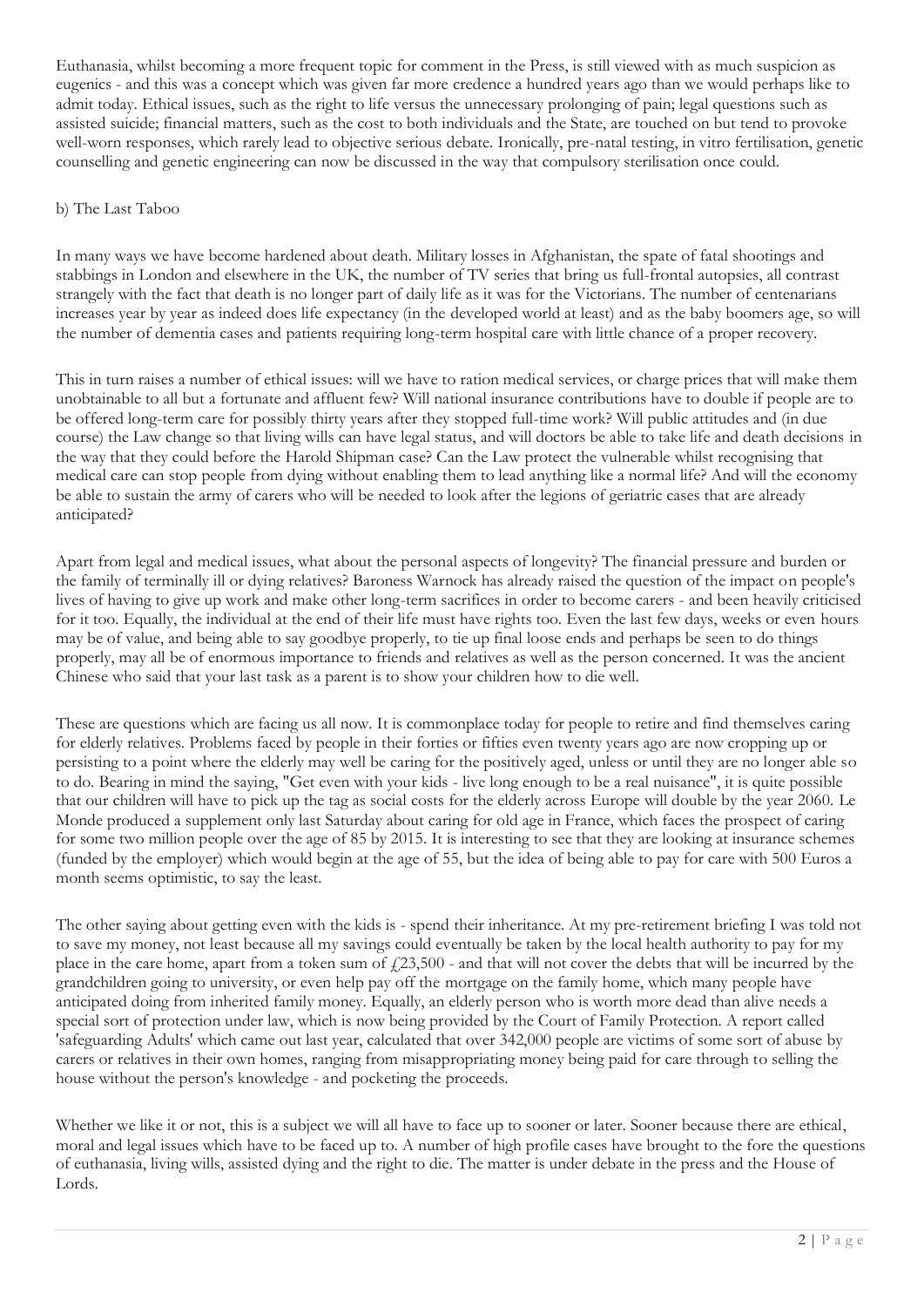We will have to face up to it later, as we in our turn have to come to terms with our own mortality. We prefer not to ask for whom the bell tolls, partly because medicine does offer so many more chances of survival, even with diseases that were fatal even a few years ago. Palliative care and advances in surgical procedures, equipment and anaesthetics make major operations and long-term treatment perhaps less daunting, and offer a higher degree of hope than ever before. "It is wonderful what they can do these days" is no longer a truism.

Even so, we feel increasingly uncomfortable as we see familiar names in obituaries or attend memorial services for contemporaries or, even worse, younger friends, relatives and colleagues - even if we have not yet reached the point, like Bill Deedes, who used to turn to the obituaries column of The Times first thing in the morning just to check that he was still alive.

Today we are fortunate to have a distinguished range of speakers who will be approaching the topic from a variety of angles: veteran journalist Katharine Whitehorn will be known to you all as a longstanding contributor to The Observer and whose thoughtful broadcast one Sunday morning on Radio 4 led to the inception of this Symposium; Richard Sorabji and Keith Ward are emeritus professors of the College; and Rajeev Shah will be able to put some figures onto this subject and hopefully make a few life insurance calculations for us as a graduate of LSE and a Fellow of the Institute of Actuaries.

#### Concluding remarks

As I indicated earlier, Death Control (or at the very least a sensible and workable set of policies and procedures to ease us all smoothly and comfortably out of this world) is a complex matter. I view the matter with increasing sense of urgency myself as I sometimes feel that I am in the early stages of the Charge of the Light Brigade, with the saddles around me beginning to empty, as the Class of 1968 begins to creep slowly and inexorably up the Obituary Page of the Queen's College Record.

The whole situation today regarding infirmity, old age and death is surrounded by doubt and shrouded in secrecy. My great-grandparents both came from large Victorian families where almost half the children died in infancy. (We have a family picture of my Uncle Walter, who died as a baby in the 1880s - and who had been dressed as an angel for one last photo.) Death was accommodated through publicly recognised ritual: the armbands and mourning clothes, jewellery made of jet for full mourning and amethyst for half-mourning; the lavish monuments and memorials in parish churches. Victorian cemeteries, like Highgate and Brompton Road, look like some ancient necropolis. The disposal of the dead in London became a major issue as the topic grew - there was even a special station adjacent to Waterloo linked to Brookwood cemetery in Surrey, and which operated between 1854 and 1941. Today we are more concerned with environmentally friendly coffins and the space taken up by graveyards which filled up decades ago and whose graves have long since been left untended as the bereaved have, in the fullness of time, followed the dear departed in their turn.

Benjamin Franklin said that there is nothing inevitable in this life, except for death and taxes, but in the same way that we are urged by Her Majesty's Revenue and Customs to think about the one, at some stage we all have to think about the other. Inevitably, that means that the medical, ethical and legal frameworks will have to be hammered out. This is quite understandably a delicate and difficult topic. The Royal College of Nursing's decision to take a neutral view on assisted suicide provoked a spate of letters and on-line comments to The Times, indicating that in many cases the battle lines are drawn before the matter has even been discussed. Even the National Council for Palliative Care has a web page to outline its views on Euthanasia and Assisted Dying.

We need an informed and dispassionate debate on all these life and death topics, and I hope that Gresham College, as a place for informed debate and consideration not only of new learning, but also new understanding, has been able to shed some light on this important, timely and in many ways, chilling, debate.

© Professor Tim Connell, 2009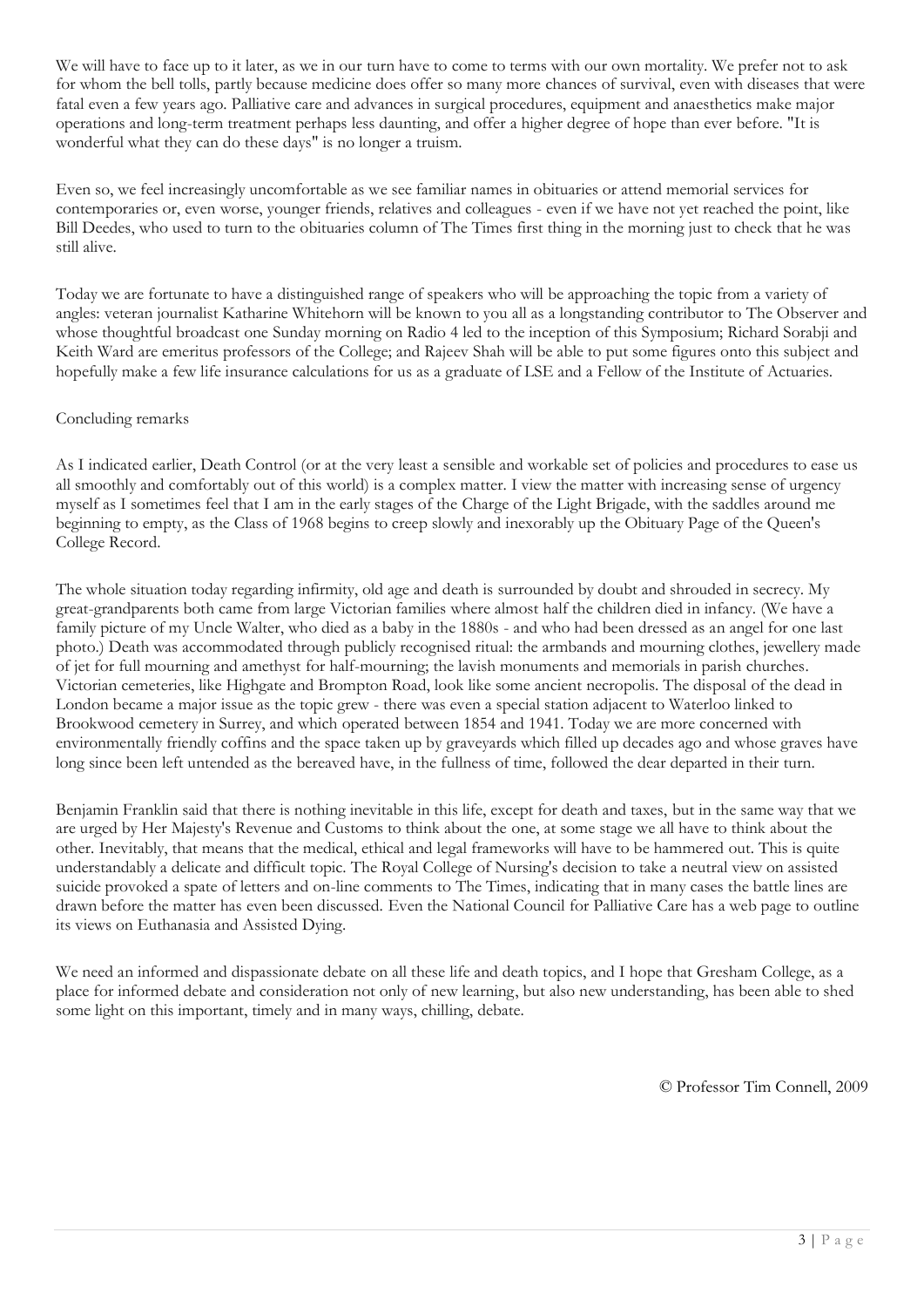

# 9 DECEMBER 2009

# **DEATH CONTROL**

# KATHERINE WHITEHORN

"I used to envisage my deathbed. I would be lying back on my pillows, pale but brave, surrounded by a weeping family, and forgive all my enemies- on the grounds that nothing would annoy them more.

I now realise, of course, that the likeliest way for me to die is in a hospital or hospice with tubes coming out of my arms and nose, probably aching and demented, half awake at best; and what I might be thinking - if anything - I have no idea. Modern medicine can keep us alive for years and decades when we might once have died; and I don't think that our thinking has really caught up with the implications of this.

Our expectations of death have changed enormously, even I suspect in my lifetime. I notice that in The Times obituaries, if you're over 80 they don't say what you died of; over 80 it's not astonishing - but under 80 they usually say of cancer - of a heart attack - in an accident. We all know that we're living far longer; but the amazing ways in which medicine can cure us - or not cure us at least keep us going - has one unfortunate consequence; it's almost made us feel that to talk about what would be a good way to die is defeatist; we talk - or at any rate think - as if enough medical help can ward it off forever. I heard one nurse quoted "I regard any death as a defeat". It's as if the very success of medical help has made us almost deny the reality of death. Rather the way people will shy away from making a will "it means I'm going to die!" In the same way we talk of preventing death from cancer from heart attacks - we haven't, we just postponed it; my father, who smoked a pipe used to say "If you smoke you die of cancer; if you don't smoke you don't know what you die of!" The more you stop people dying of these killers, the more they are likely to live to the stage where you can hardly see, hardly hear, hardly remember... "I want to die peacefully like my father - not screaming in terror like his passengers" - but perhaps even the passengers weren't having the worst time of it... Maggie and Anthony Barker were two medical missionaries who, when they retired, would raise money for their hospital in South Africa by doing sponsored rides on a tandem bicycle. They had a marvellous party for their 80th birthday and set off on their last ride round Britain- and a lorry came round the corner and killed them outright. Everyone said How Dreadful- but it wasn't dreadful, no bereavement, no slow decline of faculties, no pain or dementia - it was a great way to go.

To my mind, the time has come when we have to rethink the whole question of death as we have entirely rethought the question of birth - And if the pro-lifers should say 'No we haven't we don't approve of adoption or birth control' you only have to point out that they don't usually object to all the equally 'unnatural' things we do to promote birth- IVF, early Caesareans if the foetus seems in danger, surrogate motherhood, donor inseminations, even intensive care for tiny premature babies who may not last at all, or not without great pain - all of which are legal, all of which need safeguards- as of course would any rethinking of our acceptance of responsibility over death. But whether we- as a nation or as individuals - care to use them or not, we do now have choices.

Of course there were always choices for some: soldiers who chose to stride into the heat of the battle rather than lurk behind a tree: Queen Jane, who got them to 'cut her side open and save my baby' Romans had a tradition of honourable suicide so of course have the Japanese; so, oddly enough, has Hungary. But our Christian tradition has not - I can't even remember which set of Maidens of the early church it was who were condemned, not praised, for flinging themselves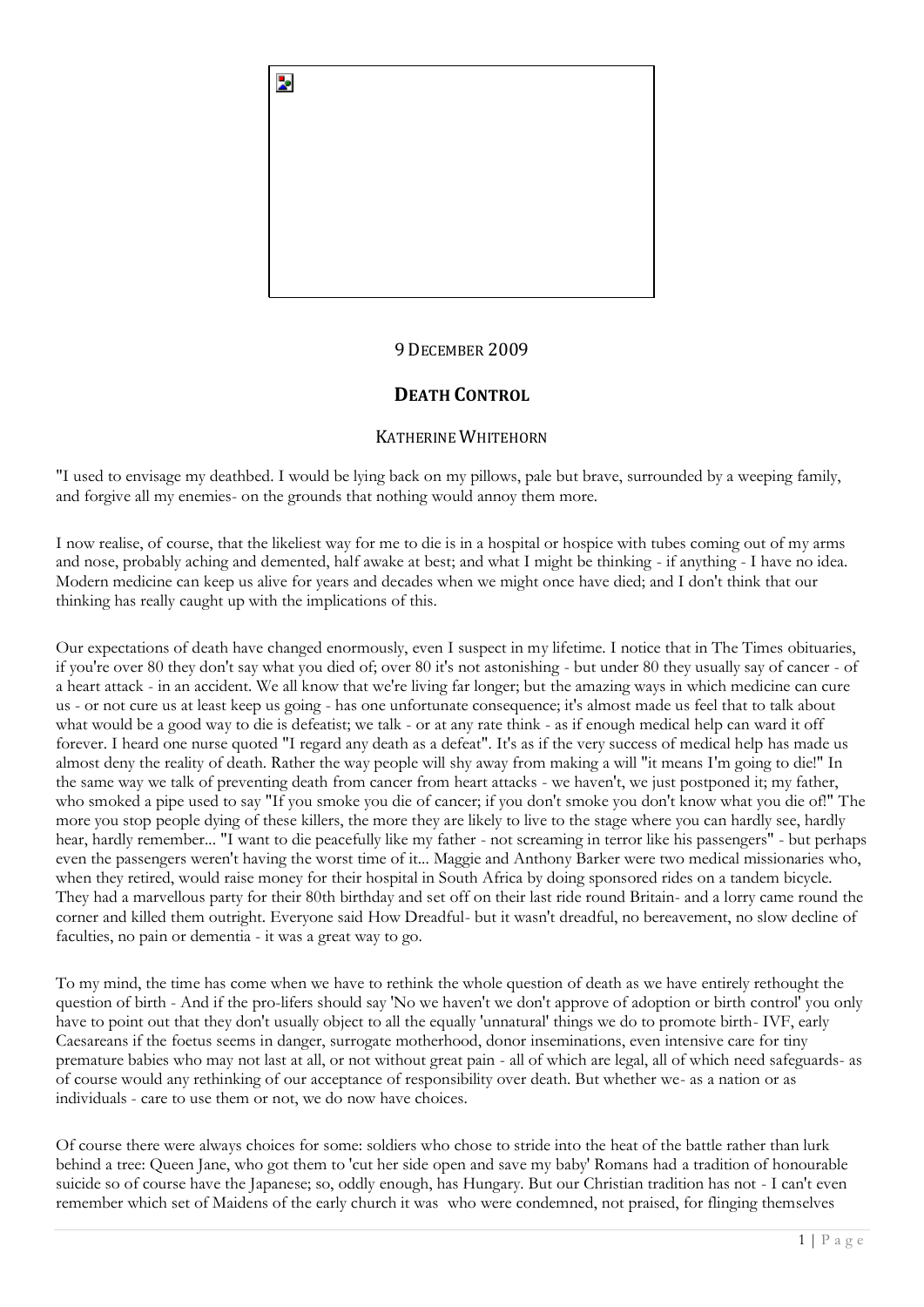over a cliff to avoid being raped.

The devout see this prohibition of suicide as a matter of waiting till God calls, not having views about it yourself; the cynical, that the lives of the underdogs in much of history were so awful that if people weren'tthreatened with hell fire if they ended their lives themselves they might well think death was a lot better than their ghastly lives - and then who'd be left to do the worst jobs and fight in the bloodiest battles? It's still used a prohibition against ending your own life: but I am not about to be impressed with a cleric who was on about waiting for Gods will when he had a pacemaker- clearly the Almighty might have wished to discontinue him much earlier, but he didn't mind thwarting his intention in that matter.

The simple fact of our times is that far more people have lives immeasurably prolonged by modern medicine, and the question of who should be allowed to die and how becomes unavoidable. Doctors, in the old days when Doctors Knew Best, often did help someone in pain out of this world, and in some places still do, but, since Shipman, British doctors hardly dare. That doesn't mean it was always a bad thing. I am reminded of an extract from Sam Gorovitz's book on medical ethics: a young man asked the doctor to give his agonized mother more painkiller, was told he couldn't because of addiction, and that it might repress her breathing. The young man accepted this at first, but then came back and said: 'Where is it written that the cancer has a right to be the cause of death? That the doctor's duty is to keep the patient alive until the tumour can cash in its claim?'

Currently, doctors are allowed to help you out of this world only if their prime object is to control your pain - which usually means morphine, not the simple glass of barbiturate that you can be offered in Holland or Oregon. Suicide has not been illegal since 1961 (and never in Scotland), so you're alright if you can still manage to do it yourself, though it's got a lot harder - no good putting your head in the gas oven, it's the wrong kind of gas, and though they once gave you barbiturates routinely for depression, you can't get hold of them anymore. As Dorothy Parker put it, 'Acids stain you Drugs cause cramp Razors pain you, rivers are damp Guns aren't lawful nooses give Gas smells awful - You might as well live'

People do, though, still manage to refuse the last ghastly stages of their illnesses. Bernard Levin, who had Alzheimer's, didn't eat during the last week of his life; Catherine Storr, the children's writer, used the plastic bag and pills method; Jill Tweedie the journalist had Motor Neurone disease, which is a horrible way to die; she got an infection and refused point blank to take any antibiotics.

But what about assisted suicide? There are several arguments against it, some seriously worrying, one or two entirely misconceived.

One is that if you have assisted suicide, it must mean placing less emphasis on palliative care. NOT SO. In Oregon (where palliative care is called 'hospice', it's not just a building because much of it is done at home) - Oregon's palliative care is rated the second best state in America.

The other is that all pain and misery of the terminally ill can be controlled with good palliative care. It just isn't so. Acute pain, maybe; but what about the misery of being totally paralysed? Of not being able to communicate at all? Yes, one man manages to do it by winking one eyelid- but it's so rare that his account of this becomes a best seller. What about dementia, with just enough occasional surfacing into consciousness to realise that the real self you are is already dead? When people use the phrase 'loss of dignity' you think it means not enjoying to have your nappy changed; in Bert Keiser's book Dancing with Mr D, he mentions someone who was vomiting their own faeces. Physical pain is not everything by any means.

But in the name of what do we put people through this? Kindness? It's not kind. Making sure nobody is killed by accident? That might be the least of our miseries. Upsetting grieving relatives? Are they really going to be more upset by watching crumbling old bitter relic replace the much loved husband or mother? On our last visit to my father in law Joe in his nursing home, his son and I came away saying 'If it was an animal you wouldn't let it go on' mercifully, he died the next day.

If it's in the name of religion, a view about Gods will - well, let it be confined to the religious. If it's to prevent malfeasance - that surely could be preventable. If it's to protect the professional ethic of medics - let them get a better ethic that relates to patients' needs and less to not getting sued or - lets be charitable about this - making a mistake and doing something for the patient that the patient did not, actually, want.